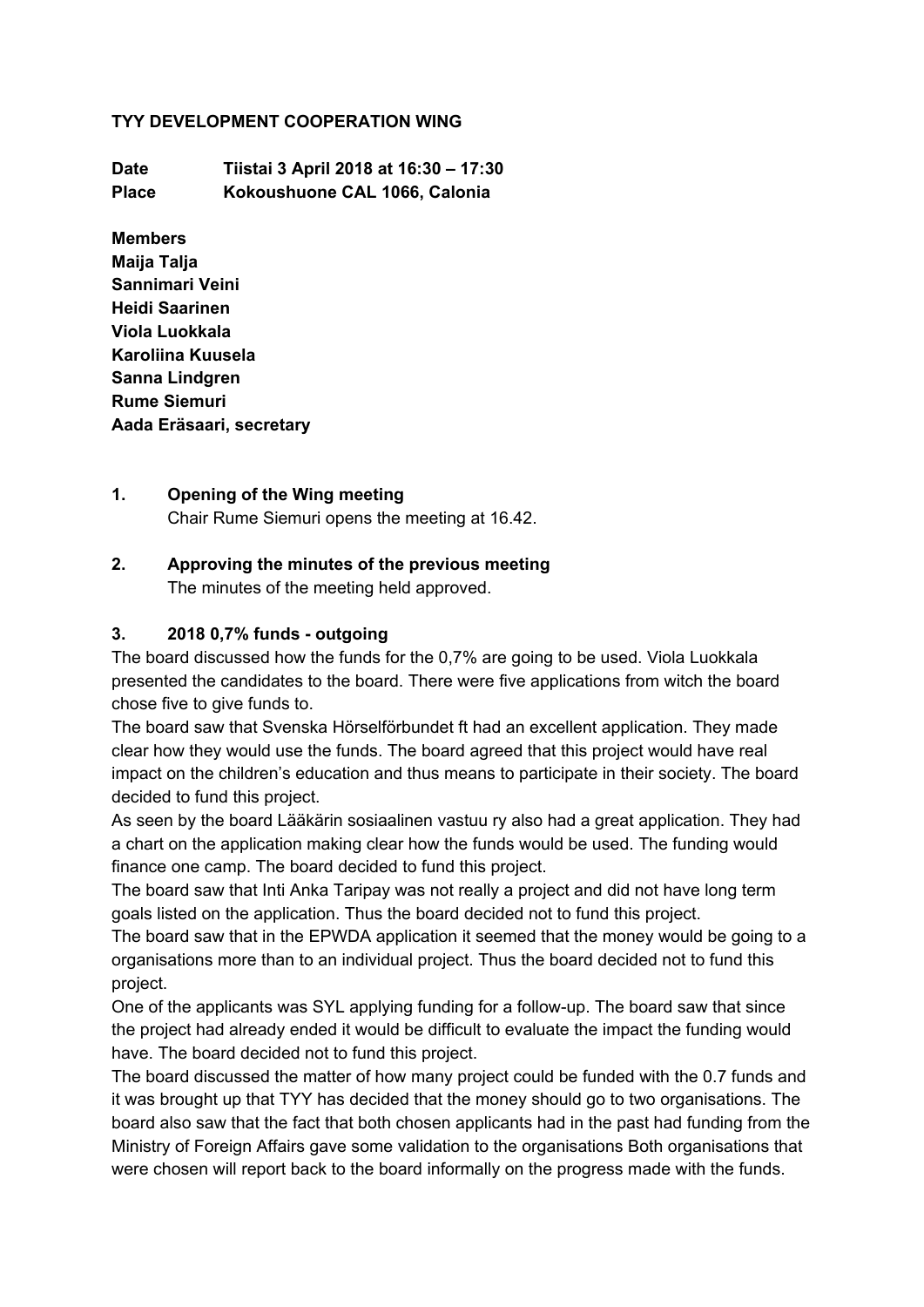The board agreed on the chosen applicants.

## **4. Students' voluntary donations projects**

Zimbabwe…. And Suomen Somalit have been the two chosen organisations for the donations the students can make while registering for a semester for a few years now. The board discussed adding another organisation to the list and also adding a short summary of the organisation on the form where the donations could be made.

Rume: students may need more informations on the organisations. That might motivate them.

Sanna: we should add information on the nettiopsu form.

they have the permits already

Heidi: They get very little money from us every year. Under 20 euros both. This is why we should stay with the same organisations so they could benefit from this more.

-Heidi: this money does not go to projects but to the organisations. Somali has been a recipient for one year. Zimb has been for really long time.We could revise them, but should not add another since it might be confusing for the students.

-Rume: the board will make the decision on the 12th of April. Questions for the board: is there a follow-up on how the money is spent? What is the process?

Rume: we will send a suggestion for the board trough Emmi. We agree on the organisations and would like more information.

### **5. Zimbabwe Aids Orphans Society – 25 vuota celebration**

Rume: an opportunity to get to know the organisation. 13th of April 2 to 6 in Helsinki. The board will pay for the trip. Sending an email to Satu today on the participants. Viola and

# **6. Progress reports – Fairtrade university project, School visits (spring)**

Fairtrade university project: Reilu Kauppa Ry meeting w. Went trough the application. Having a meeting on the 15th with the support group. Trying to get the faculties to participate to get the uni involved. Official support group should have university faculty involved. Contacting them atm. Mia is contacting the student associations. At least 30 percent of the student associations need to be involved to apply. The goal is to get the application trough by the end of the year. Might be able to do it in the Autumn already. Facebook page coming.

# **7. Reports and evaluations – Fairtrade event, Documentary evening with plan, week against racism**

Fairtrade breakfast: a lot of participants. In the future need to make sure that our wing is more visibly taking part in this in the future. Two participants form the wing, in the future would hope for more. Did not need to use money on food, used the leftovers from the movie night.

Documentary evening with Plan: went very well, 21 participant. Spent 30 euros. Problems with computers but they managed. Would be nice to have this again or to do something else